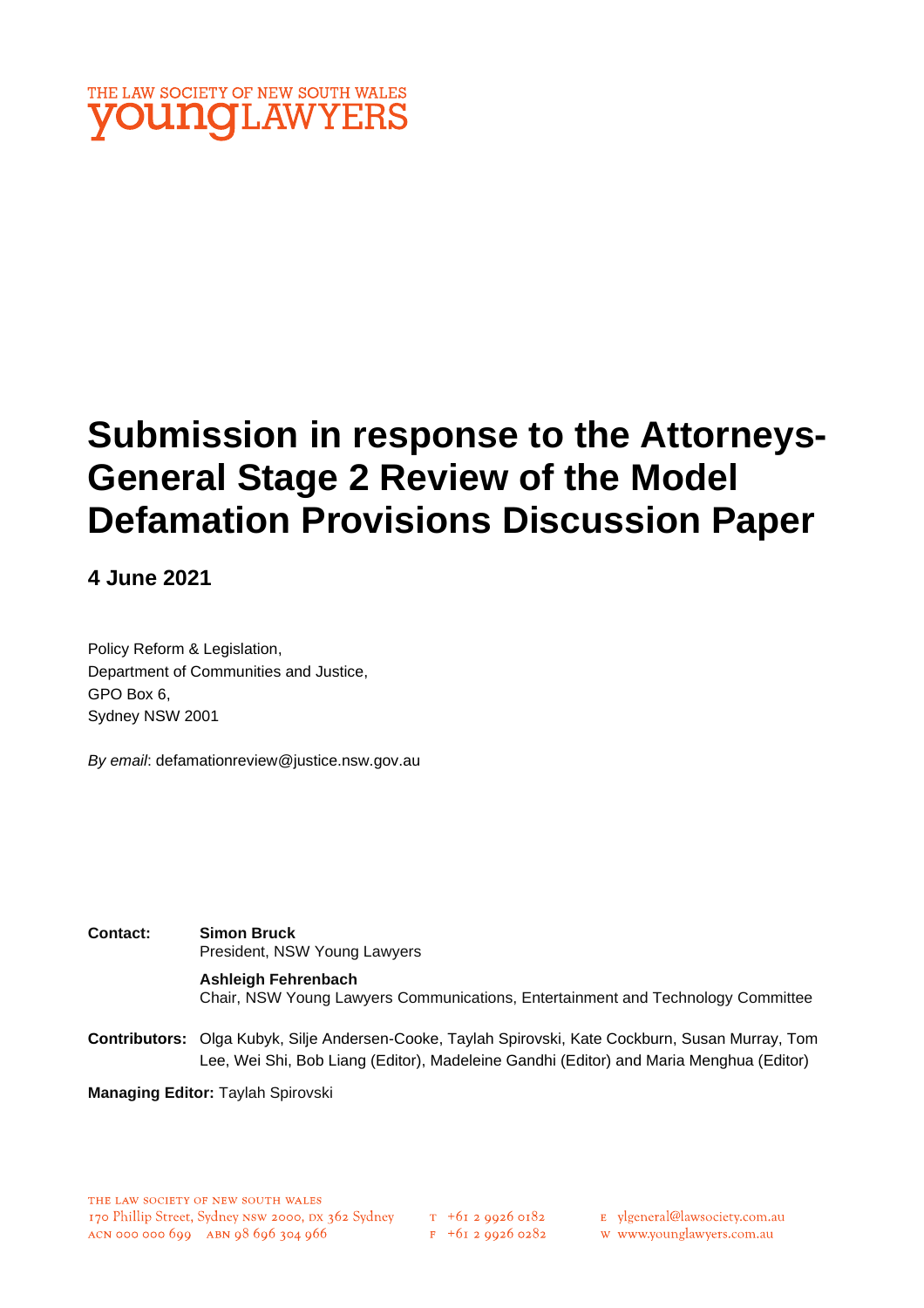## THE LAW SOCIETY OF NEW SOUTH WALES **OUNGLAW**

The NSW Young Lawyers Communications, Entertainment and Technology Law Committee make the following submission in response to the Attorneys-General Stage 2 Review of the Model Defamation Provisions (MDPs) Discussion Paper

## **NSW Young Lawyers**

NSW Young Lawyers is a division of The Law Society of New South Wales. NSW Young Lawyers supports practitioners in their professional and career development in numerous ways, including by encouraging active participation in its 15 separate committee, each dedicated to particular areas of practice. Membership is automatic for all NSW lawyers (solicitors and barristers) under 36 years and/or in their first five years of practice, as well as law students. NSW Young Lawyers currently has over 15,000 members.

The NSW Young Lawyers Communications, Entertainment and Technology Law Committee aims to serve the interests of lawyers, law students and other members of the community concerned with areas of law relating to information and communication technology (including technology affecting legal practice), intellectual property, advertising and consumer protection, confidential information and privacy, entertainment, and the media. As innovation inevitably challenges custom, the CET Committee promotes forward thinking, particularly with respect to the shape of the law and the legal profession.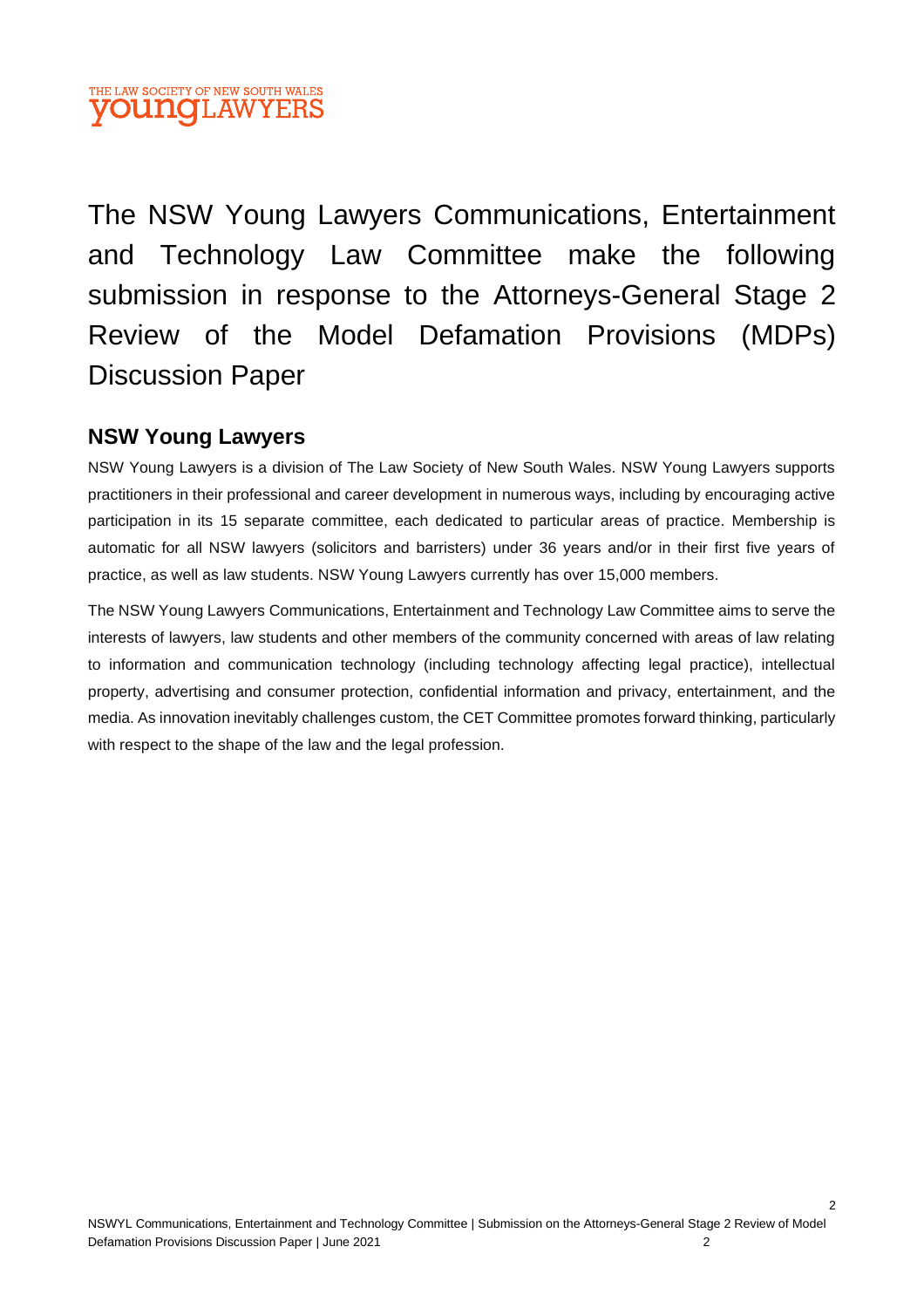### E LAW SOCIETY OF NEW SOUTH WALES **OUITOLAWYEI**

# **Summary of Recommendations**

In May 2019, the NSW Young Lawyers Communications, Entertainment and Technology Law Committee (**CET**) and the Civil Litigation Committee put forward their submission to the Attorneys-General Review of Model Defamation Provisions Discussion Paper. The CET Committee now welcome the opportunity to comment on the Attorneys-General Stage 2 Review of Model Defamation Provisions (**MDPs**) Discussion Paper ('**Discussion Paper'**) on behalf of NSW Young Lawyers.

The CET Committee (the **Committee**) has responded to a selected question from Part A and the entirety of Part B as outlined below and have otherwise not made submissions on the remaining questions.

- 1. **Question 5**: The Committee submits that search engines, as a sub-category of internet intermediaries, should not be treated the same as other publishers of third-party content under defamation law because the provision of search engines to users is purely incidental to the publishing of defamatory content.
- 2. **Question 18**: The Committee submits that the safeguards available through defamation law, to victims and witnesses of crimes, are insufficient and thereby carry a deterrence effect on these individuals when deciding whether or not to make their reports to police and other statutory investigative bodies. The Committee encourages the reform of the qualified privilege defence, the defence of triviality and damages for non-economic loss found in the *Defamation Act 2005* (NSW) (**the Defamation Act**).
- 3. **Question 19**: The Committee submits that the absolute privilege defence should extend to all statutory investigative agencies investigating criminal conduct. In that, clause 27 of the *Defamation Act* should be amended to include federal and state police bodies, and each state and territory should amend their Schedules to include any statutory investigative agencies that investigate criminal conduct.
- 4. **Question 21**: The Committee submits that absolute privilege should be extended to complaints of unlawful conduct, including sexual harassment and/or discrimination, that are made to employers and their agents or professional disciplinary bodies.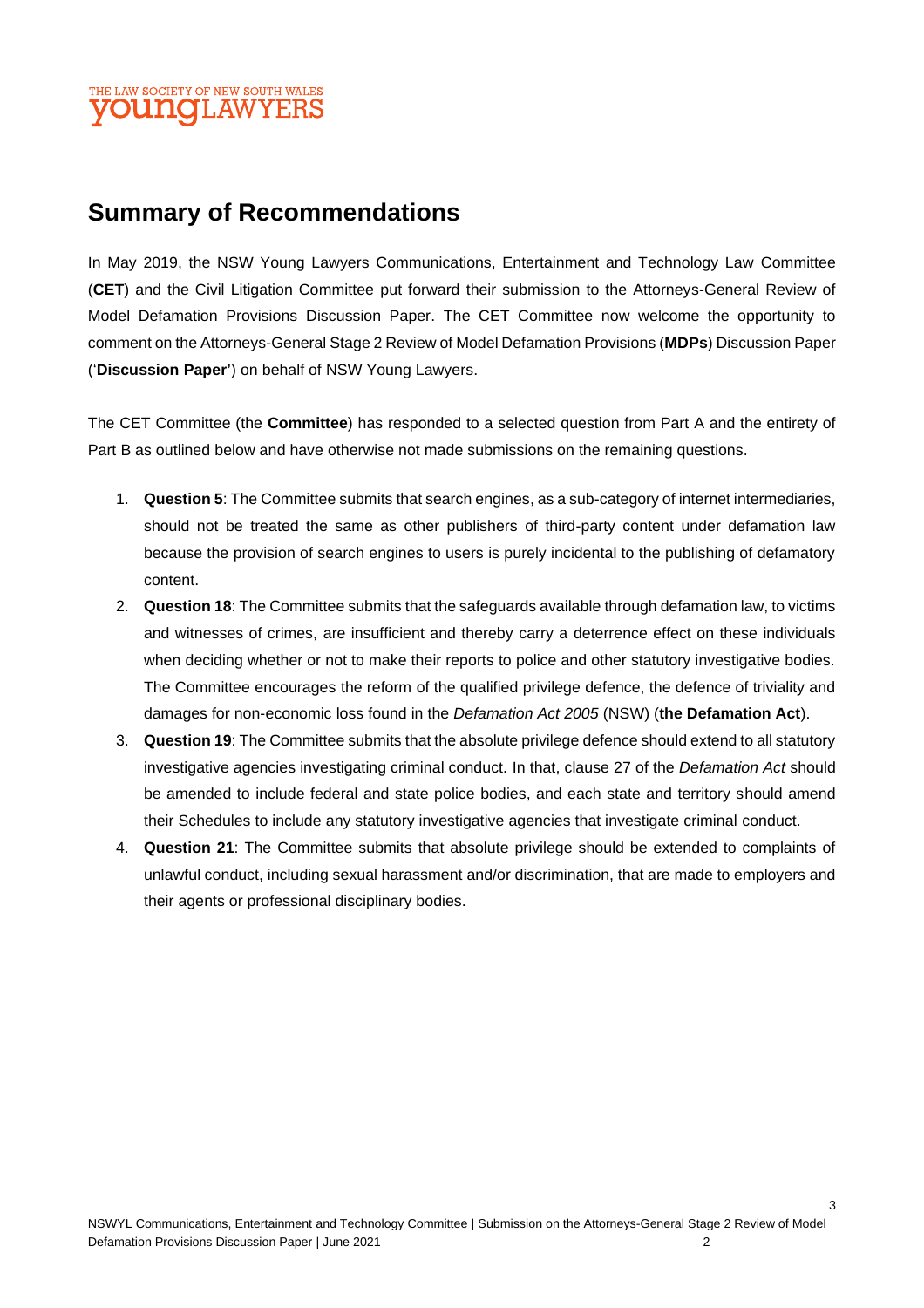

# **Part A: Liability of internet intermediaries**

## **Question 5: (a) Should internet intermediaries be treated the same as any other publisher for third-party content under defamation law?**

- 1. The Committee has only considered Question 5 (a) with respect to search engines as a subcategory of internet intermediaries and submits that internet intermediaries which are not search engines may need to be approached differently. Search engines have been defined as technological devices that assist users with locating content on the internet through crawling, indexing and ranking. <sup>1</sup> The Committee recognises that this definition may change over time as the internet continues to evolve. The Committee submits that search engines should not be treated the same as any other publisher for third-party content under defamation law.
- 2. Extending the concept of "publisher" to search engines does not accord to the principle of common law that no liability ought to ensue without fault.<sup>2</sup> Search engines do not participate in the making of defamatory content, but it is dissemination which is automated.<sup>3</sup> Ranking of webpages is determined by the provision of high quality content that is likely to be endorsed by others through linking it to their own pages.<sup>4</sup> As such, search engines are not technically "at fault" in the traditional meaning of the concept.<sup>5</sup>
- 3. Search engines are not associated with the wrongful publication closely enough or at all to contribute to the harm "caused" to victims and play a merely incidental role in harming the victim of defamation. The contribution to harm by a particular defendant is required to be "causally significant".<sup>6</sup> The role of search engines stands in a sharp contrast to, for example, republishing defamatory statements made by another on one's own website, which has been regarded as defamatory itself.<sup>7</sup> Search engines do not "cause" harm to the victims in the relevant sense of the law.
- 4. Knowledge of search engines of defamatory content is insufficient to found liability in defamation. There is no causal relationship between the knowledge of wrongdoing that is digested through a search engine algorithm and actions of the operator of the same search engine. With or without

<sup>1</sup> David Harvey, "Collisions In The Digital Paradigm: Law and Rule Making in the Internet Age" (2017), 315

<sup>2</sup> Kylie Pappalardo and Nicolas Suzor, 'The Liability Of Australian Online Intermediaries' (2018) 40 *Sydney Law Review,* 476.

<sup>3</sup> Aleksandra Suwala, 'Content, Search Engines And Defamation Cases: Should The Developing Technology Of The Internet Affect Responsibilities And Duties Of Search Engines?' [2013] *SSRN Electronic Journal,* 19. <sup>4</sup> See ibid.

<sup>5</sup> Pappalardo and Suzor (n 2) 476.

<sup>6</sup> Ibid 787.

<sup>7</sup> Susan Corbett, "Search Engines And The Automated Process: Is A Search Engine Provider 'A Publisher' Of Defamatory Material?" (2014) 20 *New Zealand Business Law Quarterly*.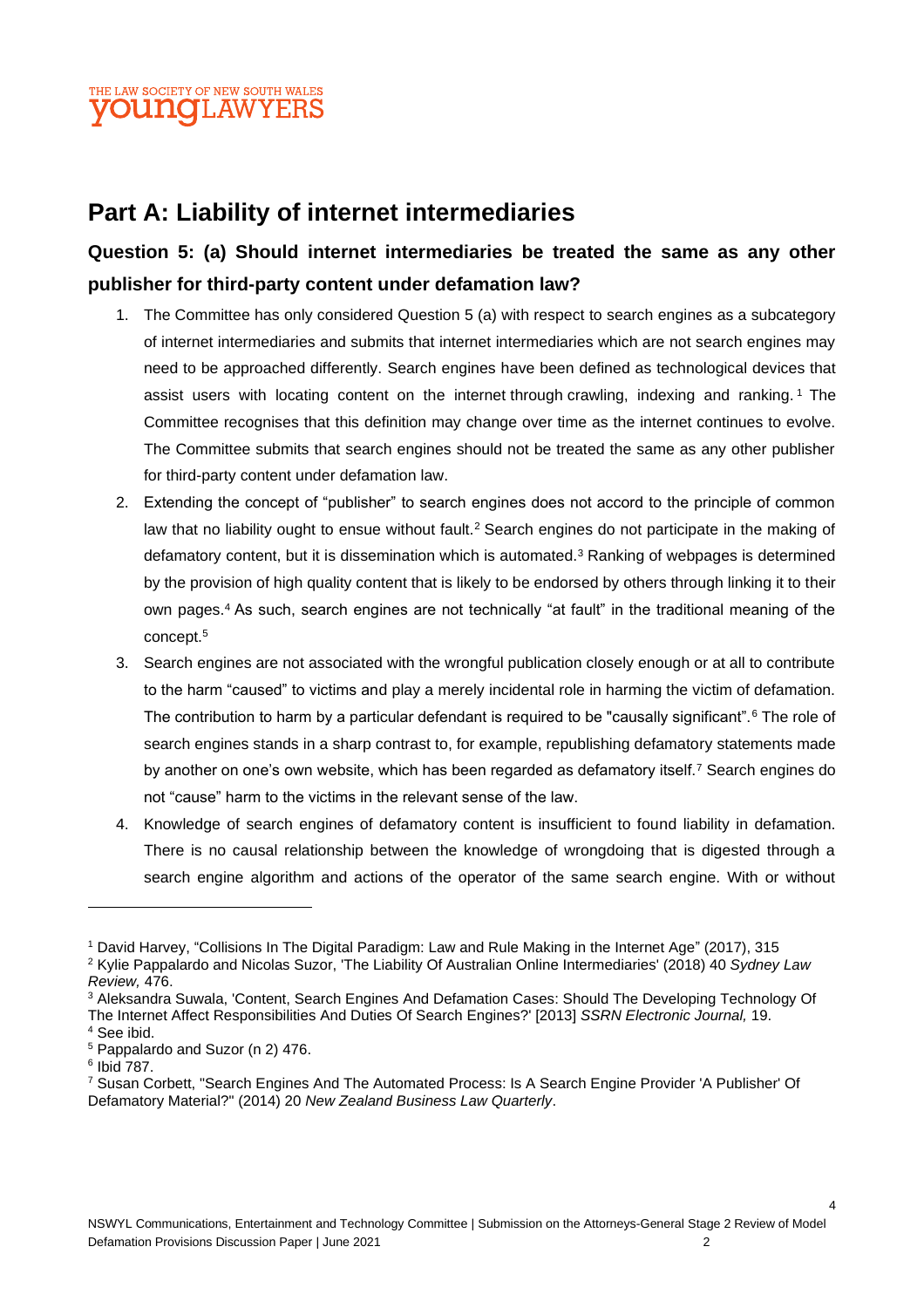

knowledge, provision of search engine to users is purely incidental to the communication ("publishing") of defamatory content.

# **Part B: Extending absolute privilege**

## **Defamation and reports of criminal conduct**

#### **Question 18:**

In the paragraphs that follow, the following Terminology is employed:

- 'Reporter' refers to a victim, witness or journalist who reports an alleged criminal conduct.
- 'Defendant' refers to a victim, witness or journalist [publisher] who is sued for defamation.
- 'Victim' refers to a victim of an alleged criminal conduct [a crime].

# **(a) Are there any indications that defamation law is deterring victims and witnesses of crimes from making reports to police and other statutory investigative agencies charged with investigating criminal allegations?**

- 5. The Committee submits that the lack of sufficient protections available within Australian defamation law, for victims and witnesses of crimes, has a large deterrent effect on these individuals as they decide whether or not to make their reports to police and other statutory investigative bodies.
- 6. The Committee notes the following shortfalls with the qualified privilege defence, absolute privilege defence, defence of triviality and damages for non-economic loss found in the *Defamation Act*.

#### Qualified privilege defence

- 7. The Committee submits that the section 30 of the *Defamation Act* qualified privilege defence operates to the detriment of reporters when relying on (or thinking to rely on) protection. Specifically, cases such as *Rush v Nationwide News Pty Ltd<sup>8</sup>* and *Dent v Burke<sup>9</sup>* represent the fact that the publication of sexual harassment and assault claims and details therein are often not *reasonabl*e as they are not of public interest. Further, subjects deemed to be of broad public interest are narrowly confined and in the past have excluded pertinent issues like corruption.<sup>10</sup>
- 8. The Committee notes that the courts have often construed the matters to be taken into account in section 30(3) as 'a series of cumulative hurdles' to be overcome, rather than matters that 'may' be taken into account.<sup>11</sup>

<sup>8</sup> *Rush v Nationwide News Pty Ltd* (No 6) [2018] FCA 357 [140].

<sup>9</sup> *Dent v Burke* No 20 [2019] ACTSC 259.

<sup>10</sup> *De Poi v Advertiser-News Weekend Publishing Company Pty Ltd* [2015] SADC 21.

<sup>11</sup> *Cummings v Fairfax Digital Australia & New Zealand* [2017] NSWSC 657.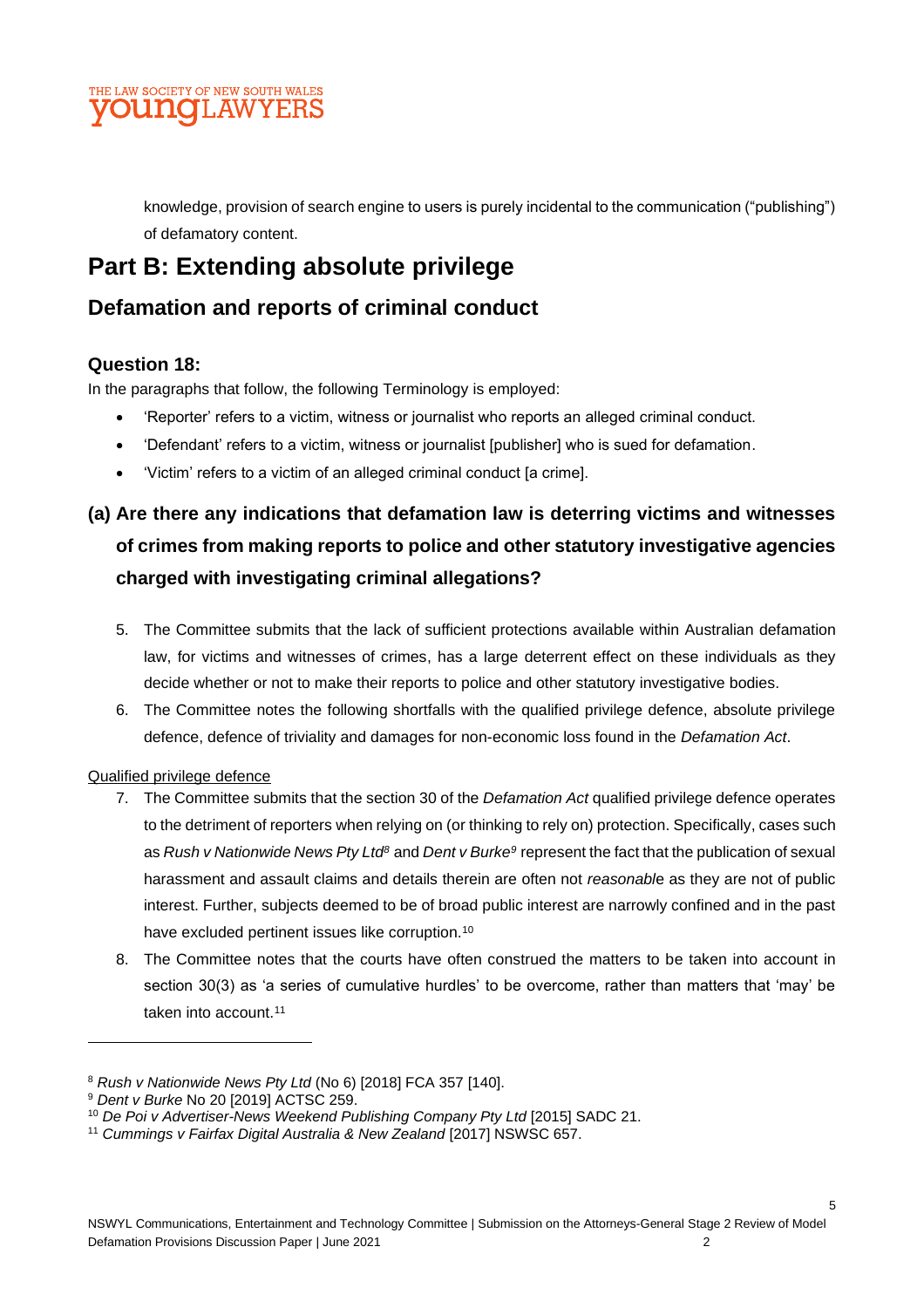## **IE LAW SOCIETY OF NEW SOUTH WALES OUNGLAW**

## **(b) Are victims and witnesses of crimes being sued for defamation for reports of alleged criminal conduct to authorities?**

- 9. The Committee submits that victims and witnesses of crimes are being sued for defamation, as well as being threatened with defamation action, for reports of alleged criminal conduct to authorities. Cases such as *Bechara v Bonacorso<sup>12</sup>* demonstrate the repercussions of speaking out - that is, financially and emotionally burdensome litigation as well as public humiliation.
- 10. Australia's defamation law has its roots seated in the UK's libel and slander law, yet its inheritance and adaptation has erred. Between 2014 and 2018, there were 577 examples of defamation cases in superior courts in Australia (with a population 25 million) in comparison to 268 examples in the UK (with a population 66 million).<sup>13</sup> The Committee submits that although these defamation cases are predominantly being brought against publishers, the victims and witnesses of the alleged crimes are observing the risks to the defendant in terms of personal costs, time and heavy financial burdens.

## **Absolute privilege for reports to police and investigative agencies**

#### **Question 19:**

- **(a) Should the defence of absolute privilege be extended to statements made to police related to alleged criminal conduct?**
- **(b) Should the defence of absolute privilege be extended to statements made to statutory investigative agencies related to alleged criminal conduct? If yes, what types of agencies?**
- **(c) What type of statutory investigative agencies should be covered and what additional safeguards, if any, may be needed to prevent deliberately false or misleading reports and to protect confidentiality?**
- **(d) What is the best way of amending the MDPs to achieve this aim?** 
	- 19. The Committee notes that the reforms being sought to the *Defamation Act* must balance the public interest in protecting witnesses and victims, with the right to adequate and fair remedies for persons whose reputations are harmed by the publication of a defamatory report.

<sup>12</sup> *Bechara v Bonacorso* (No. 4) [2010] NSWDC 234

<sup>13</sup> Chris Merritt, 'Damages payouts that exceed cap 'to be the new normal: Matt Collins QC', *The Australian* (Sydney, 26 April 2019) 2.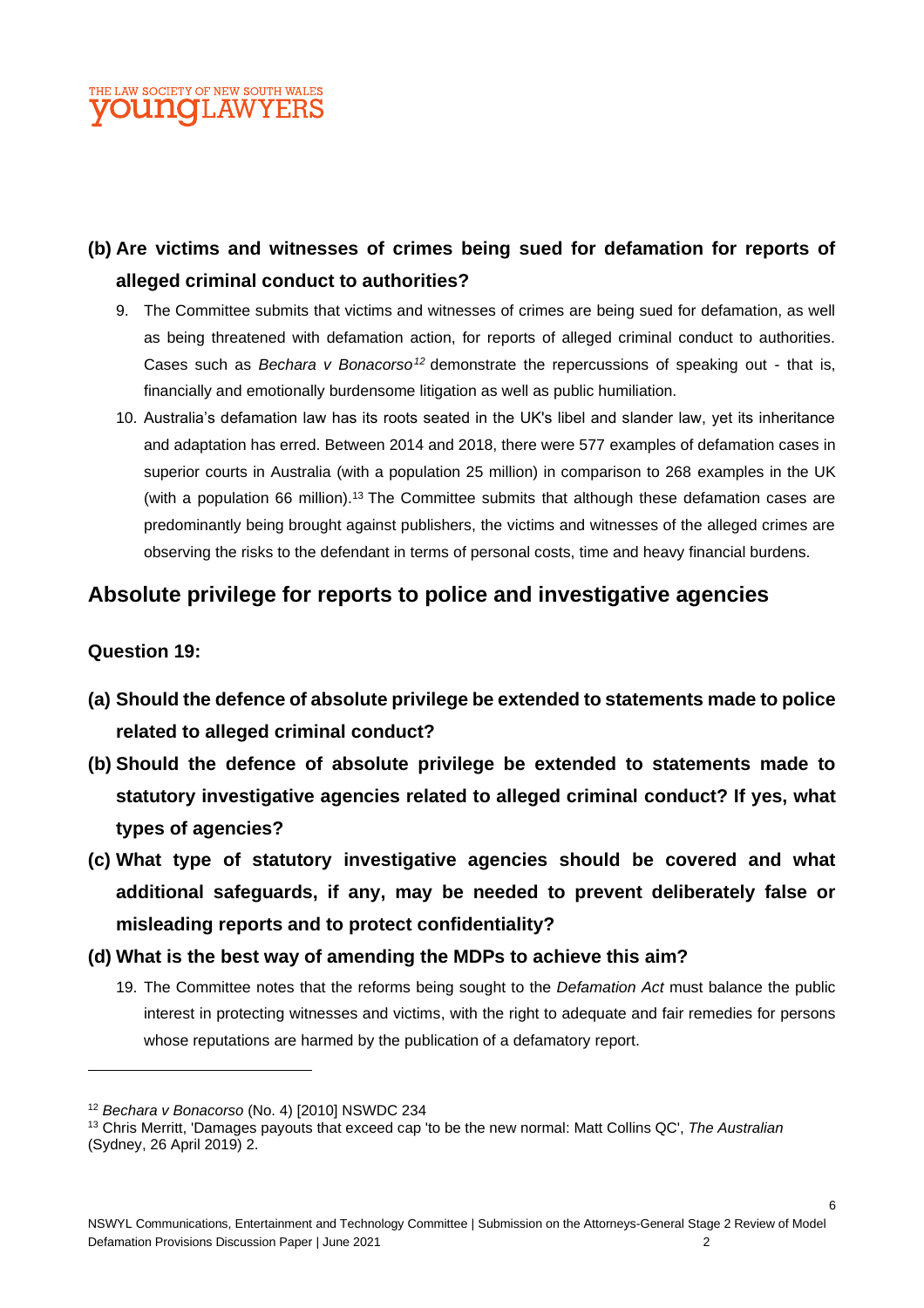## E LAW SOCIETY OF NEW SOUTH WALES **OUNGLAW**

- 20. The Committee supports the defence of absolute privilege extending to statements made to police in relation to alleged criminal conduct. The Committee submits that ensuring that police statements are covered by absolute privilege would bring Australian Defamation Law in line with UK Defamation Law, without unduly preventing remedies for persons whose reputations are harmed by defamatory publications. Under section 7(4)(2) of the UK *Defamation Act 2013*, governmental functions, including police functions, attract the protection of absolute privilege.<sup>14</sup>
- 21. The Committee submits that a priority is to incentivise and encourage victims and witnesses of crimes to report to the police. Section 314 of the *Crimes Act 1900* (NSW) states that a person who makes an accusation intending a person to be the subject of an investigation of an offence, knowing the other person to be innocent of the offence, is liable to imprisonment for 7 years.<sup>15</sup> Section 314 serves the purpose of discouraging false reports to the police. If the police were to investigate a person based on false information, it would be a matter for the police to determine whether the information they were provided was sufficient to warrant the investigation. If the police decide to act on the defamatory statement provided to them and arrest a person, the plaintiff would still have the burden to prove, on the balance of probabilities, that the person who made the statement caused the damage.
- 22. To further illustrate this, between 2007 and 2017, 140,000 sexual assault reports were made to the police. Around 12,000 of those reports were rejected on the basis that they were unfounded, and around 34,000 of those reports, or 25%, were resolved without an arrest or further legal action taken. In total, around 42,600 reports, or 30% of reports, led to an arrest, summons, formal caution, or further legal action.<sup>16</sup> This further illustrates the choice that police make to pursue any further action following a statement being given to them. The Committee submits that should the police receive a defamatory and false statement, it is their burden to investigate and ultimately reject the statement if they believe it to be unfounded. Ultimately, it is vital that people feel free to report crimes to the police without the risk of a threat of defamation proceedings. The criminal penalties that are already in place are the best way to disincentivise persons from making false reports or statements to the police.
- 23. The Committee submits that the absolute privilege defence should also extend to those statutory investigative agencies investigating criminal conduct. For the reasons provided above, it is important that people are incentivised to make reports of criminal activity without the fear of civil proceedings being instituted. The statutory investigative agencies that deal with these reports should, by each state and territory government, be added to the Schedule of their respective *Defamation Act,* in line particularly with NSW, which in Schedule 1, includes a number of important statutory agencies like the

<sup>14</sup> *Defamation Act 2013* (UK) s7(4)(2).

<sup>15</sup> *Crimes Act 1900* (NSW) s 314.

<sup>16</sup> Australian Broadcasting Corporation, *Rough justice: How police are failing survivors of sexual* (January 2020), [<https://www.abc.net.au/news/2020-01-28/how-police-are-failing-survivors-of-sexual-assault/11871364?nw=0>](https://www.abc.net.au/news/2020-01-28/how-police-are-failing-survivors-of-sexual-assault/11871364?nw=0).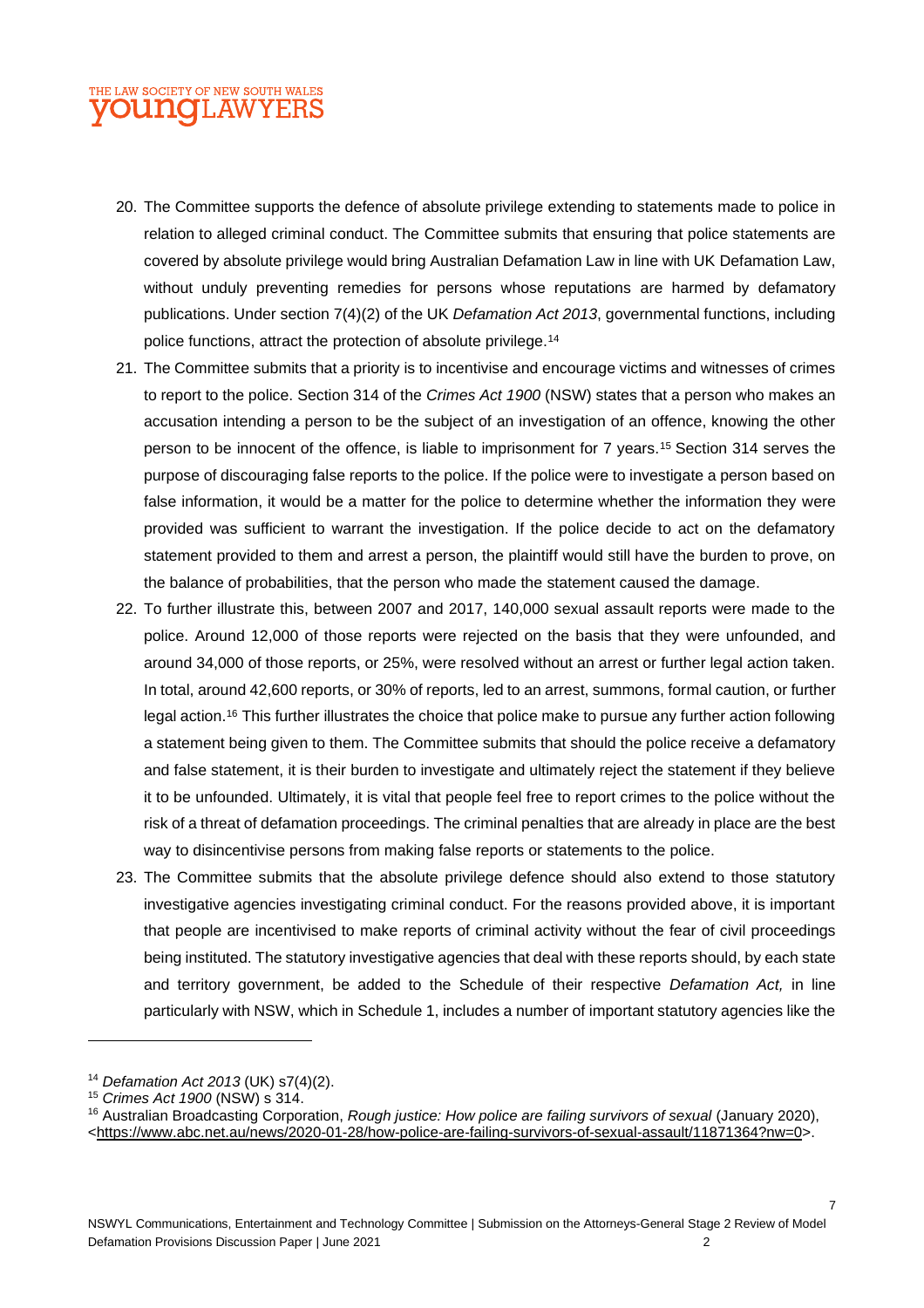#### LAW SOCIETY OF NEW SOUTH WALES DUNCILAW

Independent Commission Against Corruption. All states and territories have general criminal offences for making a false statement to a government agency.<sup>17</sup> The Committee submits that these would be sufficient safeguards against any false reports made to the statutory investigative agencies included in the Schedule.

24. The Committee submits that clause 27 should be amended to include federal and state police bodies. The Committee also submits that each state and territory should then amend their respective Schedules to include any statutory investigative agencies that investigate criminal conduct.

## **Defamation and reports of unlawful conduct**

#### **Question 20:**

# **(b) Are victims and witnesses of sexual harassment or discrimination being sued for defamation for reports of alleged unlawful conduct to employers or professional disciplinary bodies?**

25. The Committee has searched LexisNexis for defamation cases involving sexual harassment for the period between 1 January 2006 to the present date, and in that search there was one case where a reporter of sexual harassment was sued in defamation and three cases where those accused of sexual harassment sued publishers (i.e. media companies) for defamation. Notwithstanding this, the Committees invite the Commission to consider that many similar cases settle out of court.

Our survey of other legal databases returned the following four relevant results:

- i. Rothman J of the Supreme Court of NSW in *Pan v Cheng; Zhou v Same* [2021] NSWSC 30 awarded damages (including aggravated damages) to an employer, Henry Pan, and the Chinese Australian Services Society Ltd, for damage to reputation sustained from publications made by an employee, Cheng, which stated that *inter alia* the employer covered up sexual harassment of staff and students.
- ii. White, Gleeson and Wheelahan JJ of the Full Federal Court of Australia in *Nationwide News v Rush* (2020) 380 ALR 432 unanimously dismissed the appeal and upheld the

<sup>17</sup> *Crimes Act 1900* (NSW) ss 574B, 314; *Summary Offences Act 1966* (Vic) s53; *Public Interest Disclosures Act 2012* (Vic) s 72; *Summary Offences Act 1953* (SA) s 62 in regards to reports to police; *Independent Commissioner Against Corruption Act 2012* (SA) s 22 in relation to reports to ICAC; *Police Offences Act 1935* (Tas) s 44A in regards to false reports to police.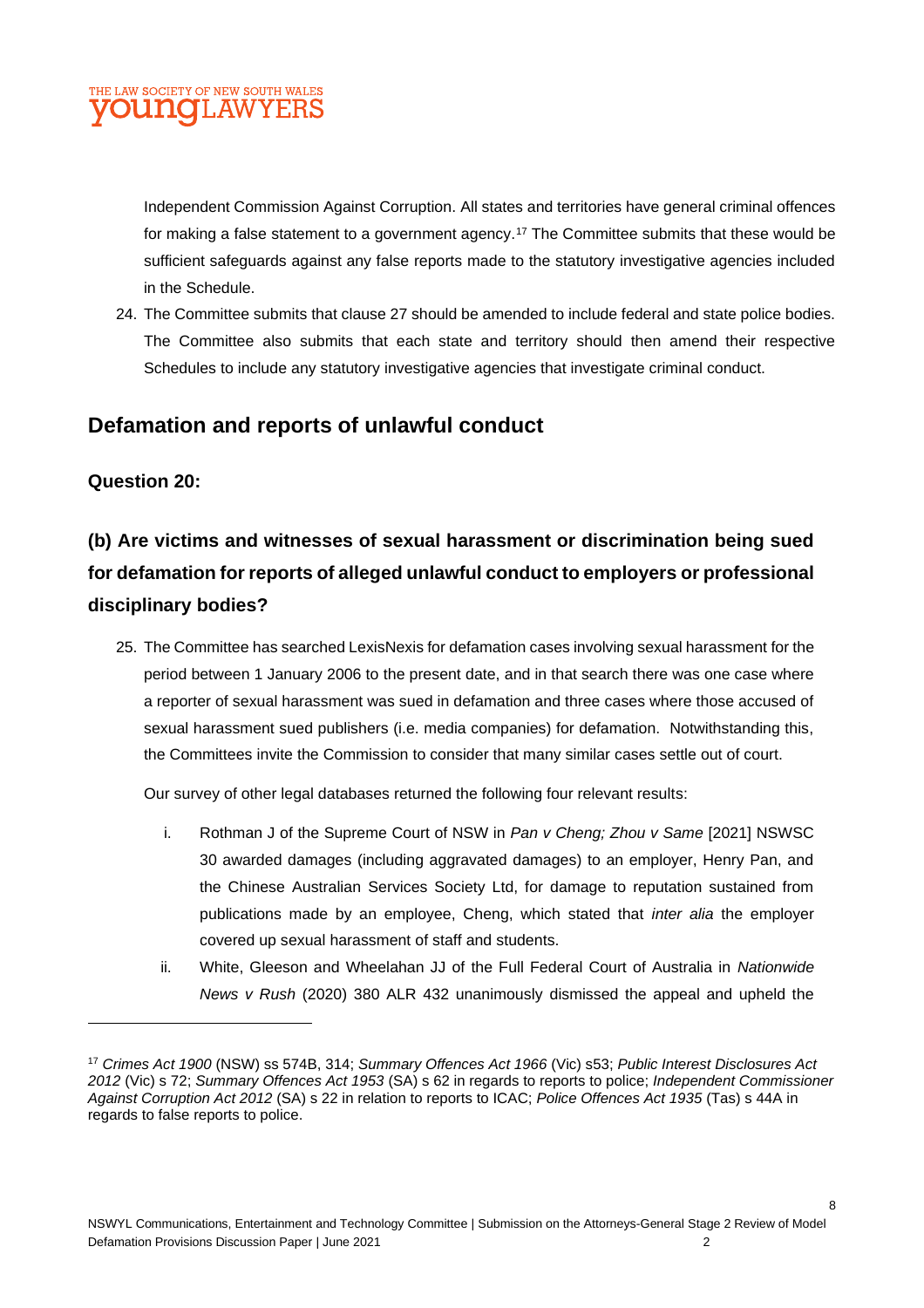

decision of the primary judge to award Mr Rush damages for defamation proceedings he brought against Nationwide News in relation to an advertising billboard and article it published alleging Mr Rush engaged in acts of sexual harassment during the production of King Lear by the Sydney Theatre Company.

- iii. In *McLachlan v Browne (No 8)* [2018] NSWSC 1968, McCallum J of the Supreme Court of NSW made interim orders in defamation proceedings relating to imputations accusing the plaintiff of sexual harassment.
- iv. In *Haddon v Forsyth* [2011] NSWSC 123, Simpson J of the Supreme Court of NSW dismissed proceedings where the plaintiff alleged that two email communications contained imputations that he sexually harassed a female member of the Church of England.

## **Absolute privilege for reports to employers and professional disciplinary bodies**

#### **Question 21:**

**a) Should absolute privilege be extended to complaints of unlawful conduct such as sexual harassment or discrimination made to:** 

**i. employers, or to investigators engaged by employers to investigate the allegation?** 

#### **ii. professional disciplinary bodies?**

- 36. The Committee submits that absolute privilege should be extended to complaints of unlawful conduct including sexual harassment or discrimination, that are made to employers and their agents or professional disciplinary bodies. The Committee notes that under Schedule 1 of the *Defamation Act*, absolute privilege already applies to the Law Society Council, the Law Society, and the Legal Services Commissioner among other professional disciplinary bodies.
- 37. The Committee notes that in respect of sexual harassment in Australia, 33% of people who had participated in paid employment in the last 5 years had experienced sexual harassment in the workplace and women were more likely than men to suffer from sexual harassment at rates of 39% and 26% respectively.<sup>18</sup> It should be noted that current research suggest that only approximately 5%

<sup>18</sup> Australian Human Rights Commission, *Respect@Work: National Inquiry into Sexual Harassment in Australian Workplaces* (2020), 158.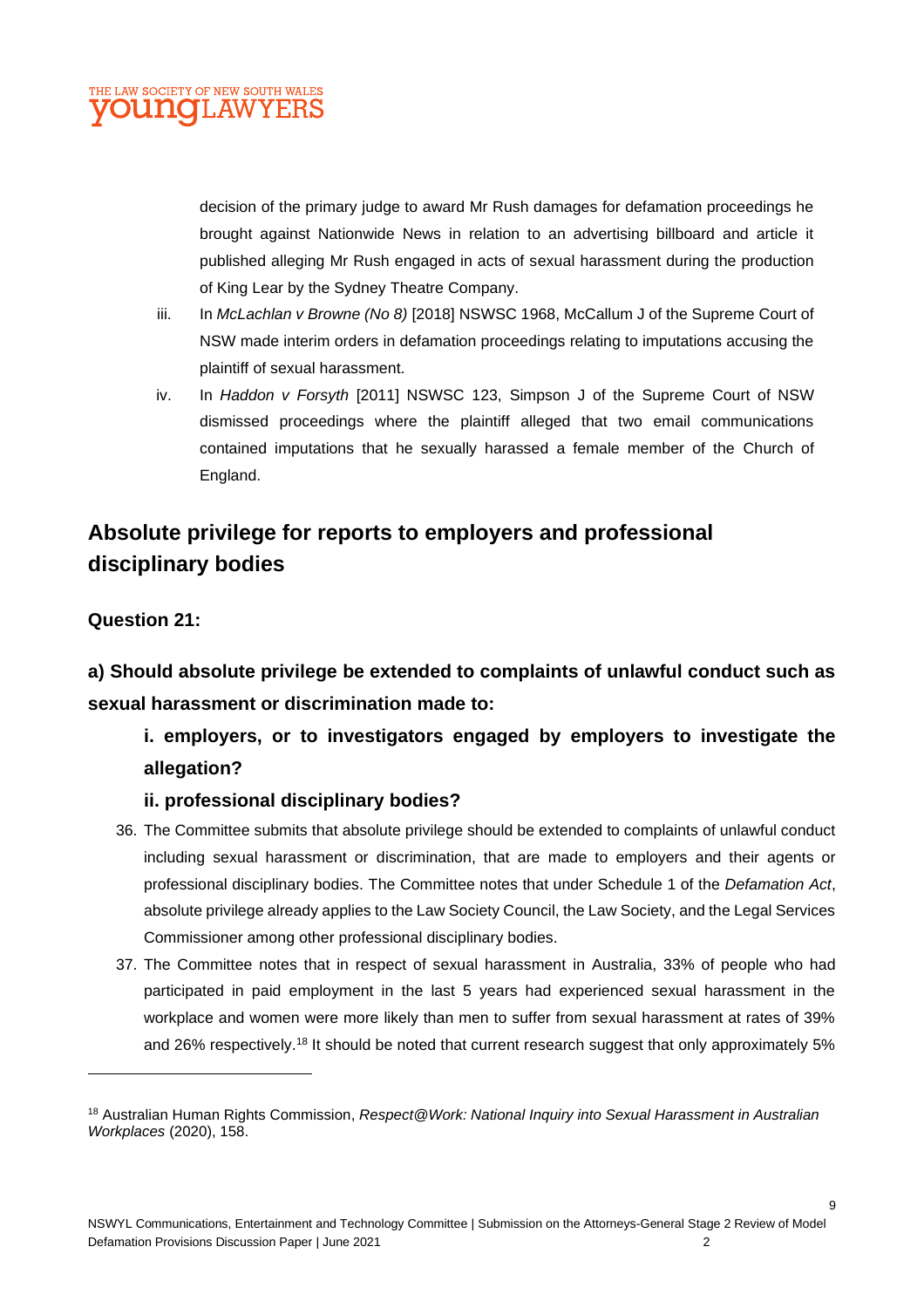

of sexual assault reports are false.<sup>19</sup> Therefore, it appears the overwhelming majority of complaints are genuine. A range of personal and contextual factors can influence whether someone falsely reports a sexual offence. Often motives are complex and stem from fear or a need for assistance rather than maliciousness.<sup>20</sup>

38. Hence, the Committee submits that to ensure that people who are subject to harassment or discrimination in the workplace feel encouraged to make a report, we must establish an extension to defence of absolute privilege.

#### **(b) If so, to what types of unlawful conduct should be included providing this protection?**

39. The Committee submits that the types of unlawful conduct that should be including in this protection

include conduct that is outlined in:

- *Australian Human Rights Commission Act 1986* (Cth);
- *Sex Discrimination Act 1984* (Cth); and
- *Racial Discrimination Act 1975* (Cth).

#### **(c) If yes to a), what is the best way of amending the MDPs to achieve this aim?**

- 40. The Committee submits that all and any amendments to the MDPs require precise and clear drafting that lay people can understand and access.
- 41. The Committee further submits that the best way of amending the MDPs to achieve the aim of a) is by extending absolute privilege as follows:
	- i. Amending clause 27 to allow absolute privilege to extend to reports made to employers and professional disciplinary bodies; and
	- ii. Ensuring all jurisdictions adopt this amendment uniformly.
- 42. The Committee suggests the following changes to clause 27(2)(c):
	- *The matter is published in the course of reporting the:*
		- o *conduct of an employee to their employer; or*
		- o *conduct of a member of a profession to the professional disciplinary body that oversees their profession*.

10

• *where the conduct alleged would be in breach of any law of Australia if the required elements were established.*

<sup>&</sup>lt;sup>19</sup> Victoria Police, 'Challenging misconceptions about sexual offending: creating an evidence-based resource for police and legal practitioners' (Australian Government resource, Australian Institute of Family Studies, 2017) <https://apo.org.au/sites/default/files/resource-files/2017-09/apo-nid107216\_1.pdf>.

<sup>&</sup>lt;sup>20</sup> Liz Wall and Cindy Tarczon, 'True or false? The contested terrain of false allegations' (Research summary, Australian Centre for the Study of Sexual Assault, Australian Institute of Family Studies, 2013)

<sup>&</sup>lt;https://aifs.gov.au/sites/default/files/publication-documents/false%20allegations.pdf >.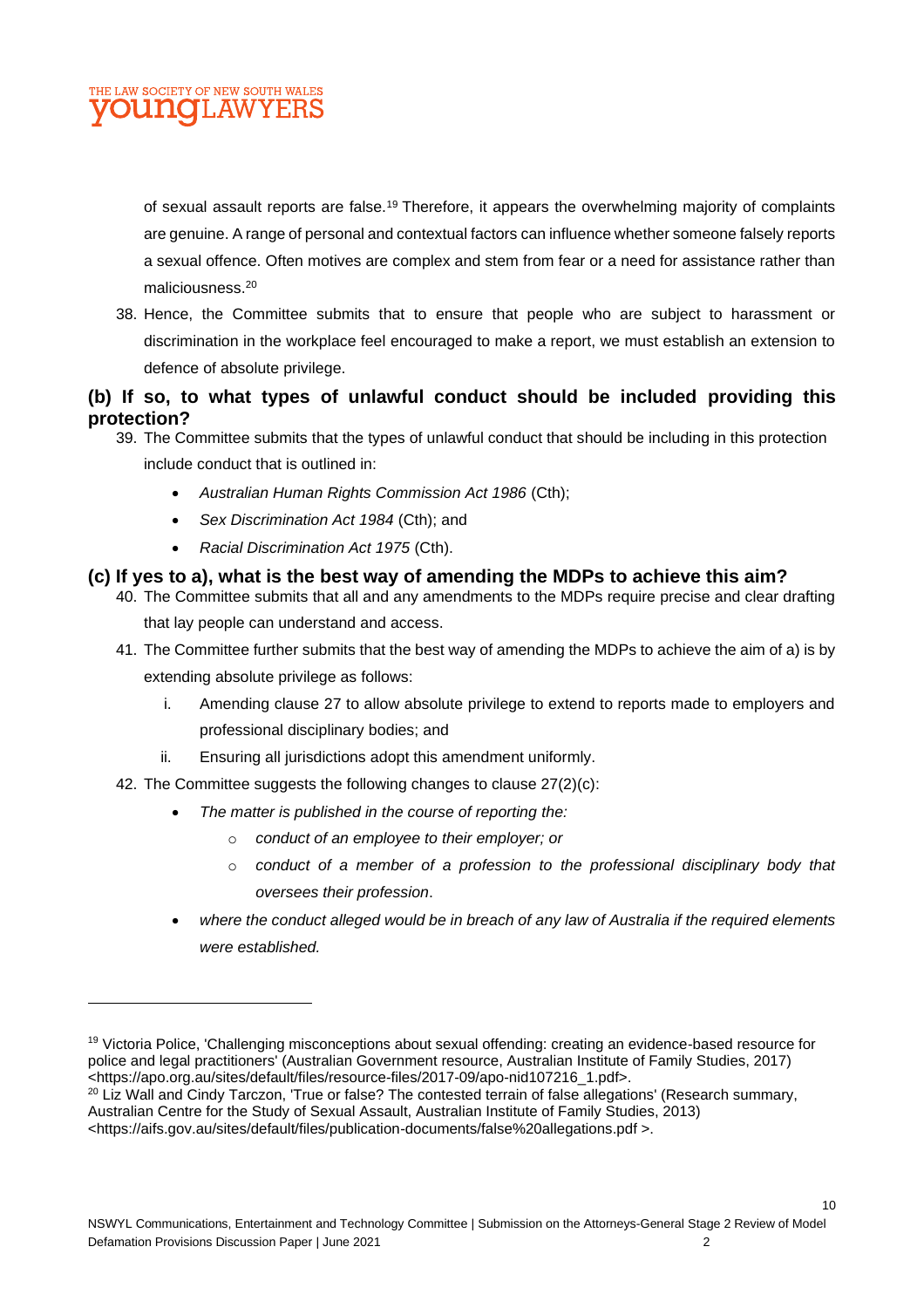# **(d) Are there sufficient safeguards available to prevent deliberately false or misleading reports being made to employers or professional disciplinary bodies? If not, what additional safeguards are needed?**

- 43. The Committee notes that there are misconceptions about sexual harassment and assault, and inconsistencies about the way reports of these experiences are classified by employers and professional disciplinary bodies.<sup>21</sup> The Committee submits that the Attorneys-General should examine structural approaches to workplace sexual harassment regulation as put forward by Elizabeth Shi and Freeman Zhong.<sup>22</sup> The Australian Human Rights Commission's Report on Sexual Harassment in Australian Workplaces found that 43% of people who formally reported sexual harassment at work felt that they were subject to negative consequences which included being 'labelled as a troublemaker' or 'ostracised, victimised or ignored by colleagues'. <sup>23</sup>
- 44. As such, the Committee submits that the MDPs should seek to rectify gaps in the definition and understanding of what false or misleading reports are in these instances by using clear plain English.
- 45. The Committee notes that notwithstanding criminal penalties for making false or misleading statements, there are sufficient safeguards utilized by some organisations that can be adopted and enhanced by employers and professional disciplinary bodies. For instance:
	- Some professional bodies have authorizing legislation that prohibit the making of false or misleading statements and proscribe penalties accordingly. For example, *Health Practitioner Regulation National Law* prohibits providing false and misleading information to investigators or a council and breaches carry financial penalties.<sup>24</sup>
	- There are internal workplace policies that can be designed to address the context of the workplace and any potential false or misleading reports therein, like for example the Code of Conduct of Coles Group.<sup>25</sup>

<sup>&</sup>lt;sup>21</sup> Elizabeth Shi and Freeman Zhong, ' Addressing Sexual Harassment Law's Inadequacies in Altering Behaviour and Preventing Harm: a Structural Approach' (2020) 43(1) *UNSW Law Journal* 167.  $22$  Ibid.

<sup>&</sup>lt;sup>23</sup> Australian Human Rights Commission, Everyone's Business: Fourth National Survey on Sexual Harassment in Australian Workplaces (Report, 2018) 73.

<sup>24</sup> For example see *Health Practitioner Regulation National Law* (NSW) No 86a of 2009 ss150J(3)(b), 164C(1)(d), 164G(2)(b), schedules 20-21; Health Practitioner Regulation National Law Act 2009 (Qld) schedule 5 part 2 ss 20 and 21.

<sup>25</sup> Coles Group, *Code of Conduct* (at 31 March 2021) 9.2.